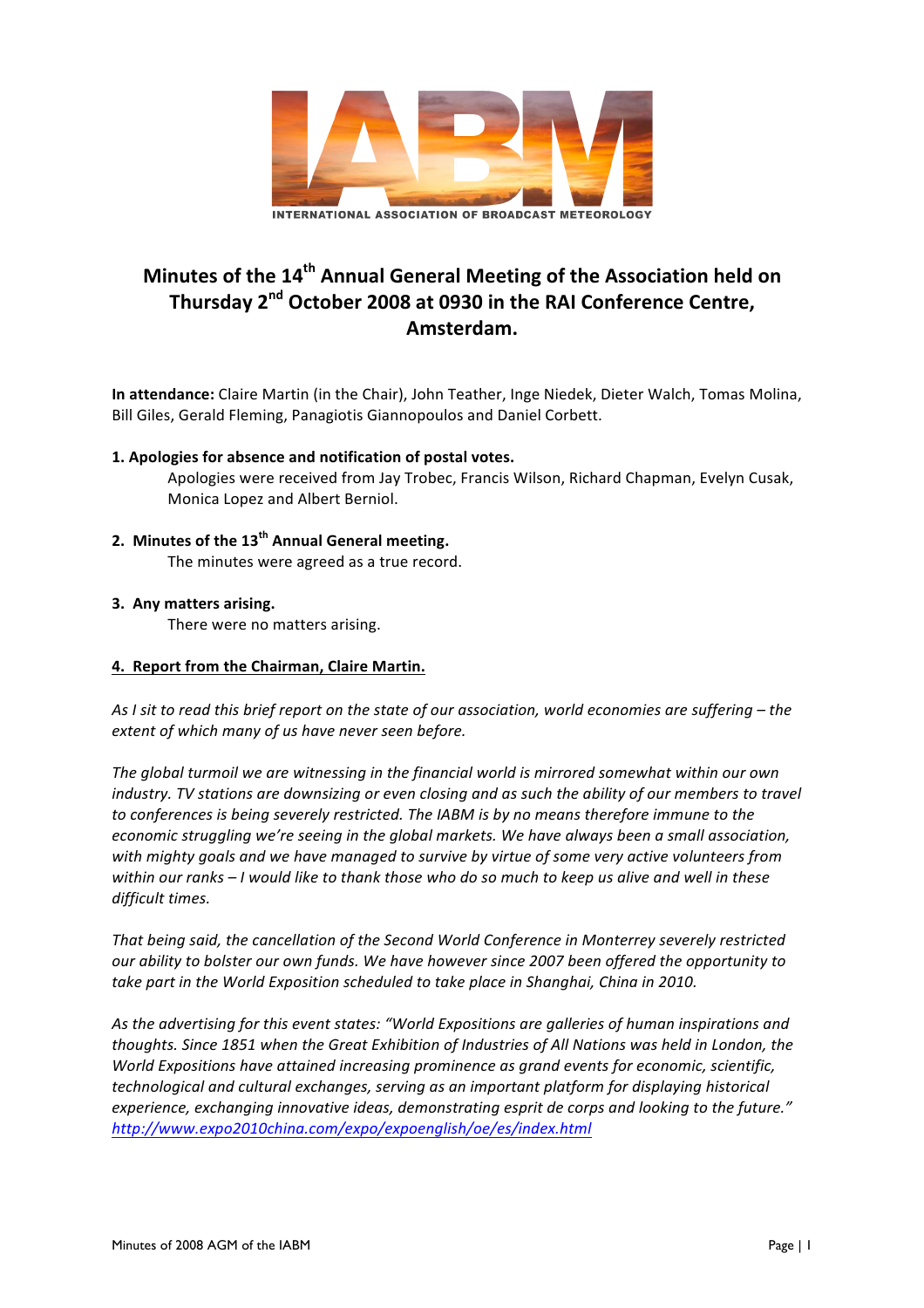Taking part in The 2010 World Exposition will therefore be a primary goal of the IABM and planning *for* the event will keep us rather busy over the next 2 years. It will eventually give us a severely needed injection of funds, promote our association and allow us to get together en masse as we did *in Barcelona in 2006.*

*But that's* all in the future; as far as the previous year is concerned we have taken part at several *WMO* meetings and had a very successful involvement in the Zaragoza meeting in June 2008 where European broadcasters were asked to discuss aadaptation strategies to climate change. More and *more, the IABM is being asked to take part in such meetings, and it is becoming a mutually beneficial* role for us.

*It* is a pleasure to hold our AGM today in Amsterdam in conjunction with the European *Meteorological Society's Annual Meeting* – *I* hope we can set out some solid plans for 2009, and *ultimately the*  $2^{nd}$  *World Conference in Shanghai in 2010.* 

#### **5. Report from the Honorary Secretary, John Teather.**

Both the committee and individual members have been busy again this year. As usual it proved *difficult* to meet as a committee as often as we would wish, however there was a constant traffic of *emails, to ensure the affairs of the association are properly managed. Meetings were held in Lorenzo* del Escorial, Geneva and Cannes.

*Our main attention has been directed towards planning the*  $2^{nd}$  *World Conference in Shanghai in* 2010, but that still left time to run a successful 1-day conference in Zaragoza, Spain on the 18th -19th June as part of Expo 2008. This was done with the cooperation of CBN-E, and IABM organised the event with financial support from the European Commission. Special thanks must go to Tomas *Molina for the huge task of organising the event, ably supported by Gerald Fleming.* 

We were only able to fund one edition of UP FRONT, and it remains a task to try and seek funding to publish more often. Our target is three times a year.

*Membership* has remained static with loses being made up by the gains.

### **6.** The report from Treasurer, Gerald Fleming.

The report was tabled at the meeting. He noted that 4,500 Euros were still due for the costs of organising the Zaragoza event. He noted the problems in getting in subscriptions and reported on a new system that will greatly help with this. The 2008 subscriptions will be billed as soon as possible.

#### **7. Election of Directors and Officers. The following persons were elected:**

| Chairman                  | Claire Martin - proposed by GF, seconded by IN         |
|---------------------------|--------------------------------------------------------|
| <b>Vice Chairman</b>      | Tomas Molina – proposed by CM, seconded by BG          |
| Secretary                 | John Teather - proposed by GF, seconded by TM          |
| <b>Treasurer</b>          | Gerald Fleming – proposed by IN, seconded by CM        |
| <b>Membership</b>         | Inge Niedek – proposed by DC, seconded by CM           |
| <b>Publications</b>       | Bill Giles – proposed by JT, seconded by CM            |
| <b>Ordinary Directors</b> | Richard Chapman- all proposed by GF and seconded by CM |